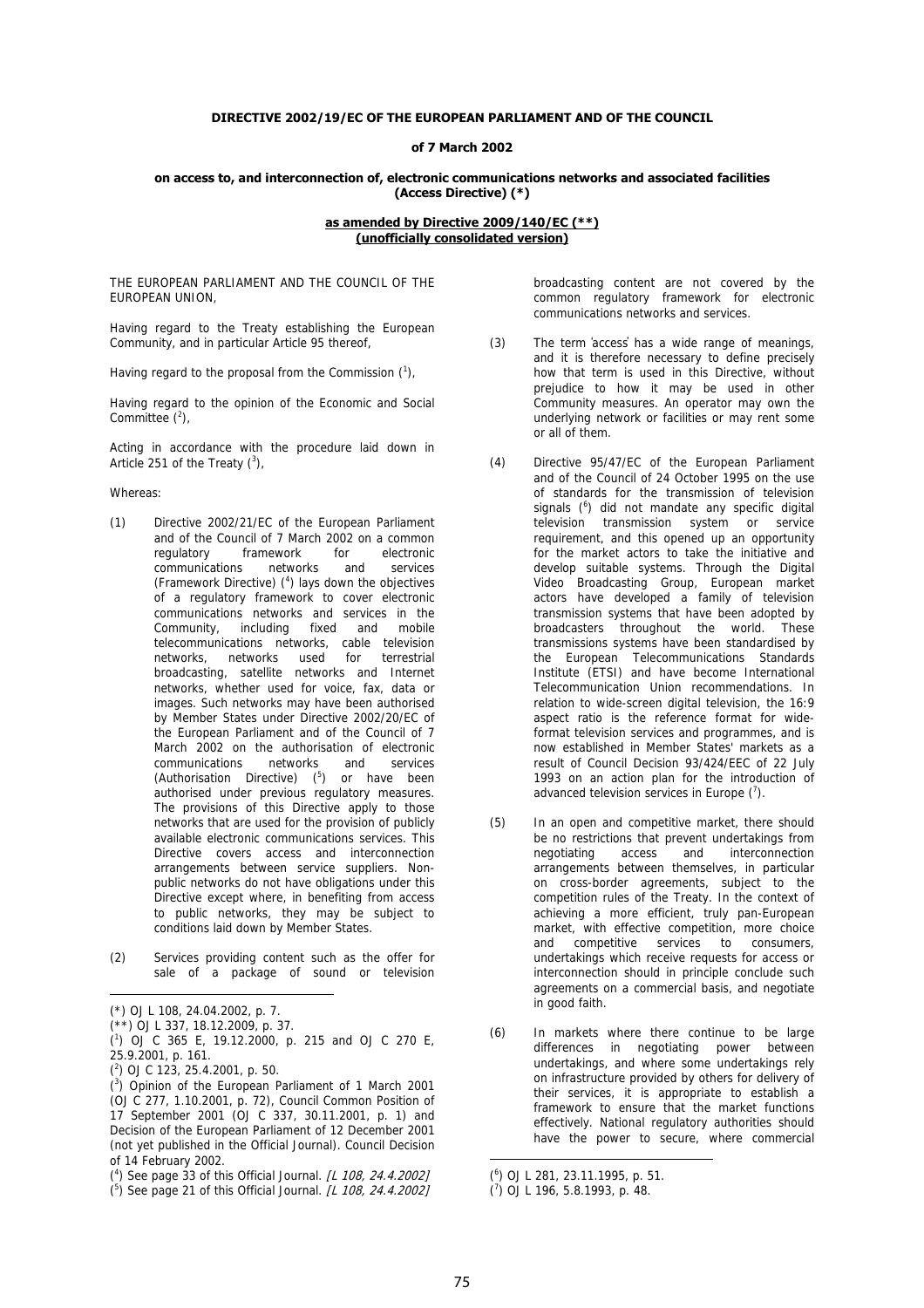negotiation fails, adequate access and interconnection and interoperability of services in the interest of end-users. In particular, they may ensure end-to-end connectivity by imposing proportionate obligations on undertakings that control access to end-users. Control of means of access may entail ownership or control of the physical link to the end-user (either fixed or mobile), and/or the ability to change or withdraw the national number or numbers needed to access an end-user's network termination point. This would be the case for example if network operators were to restrict unreasonably end-user choice for access to Internet portals and services.

- (7) National legal or administrative measures that link the terms and conditions for access or interconnection to the activities of the party seeking interconnection, and specifically to the degree of its investment in network infrastructure, and not to the interconnection or access services provided, may cause market distortion and may therefore not be compatible with competition rules.
- (8) Network operators who control access to their own customers do so on the basis of unique numbers or addresses from a published numbering or addressing range. Other network operators need to be able to deliver traffic to those customers, and so need to be able to interconnect directly or indirectly to each other. The existing rights and obligations to negotiate interconnection should therefore be maintained. It is also appropriate to maintain the obligations formerly laid down in Directive 95/47/EC requiring fully digital electronic communications networks used for the distribution of television services and open to the public to be capable of distributing wide-screen television services and programmes, so that users are able to receive such programmes in the format in which they were transmitted.
- (9) Interoperability is of benefit to end-users and is an important aim of this regulatory framework. Encouraging interoperability is one of the objectives for national regulatory authorities as set out in this framework, which also provides for the Commission to publish a list of standards and/or specifications covering the provision of services, technical interfaces and/or network functions, as the basis for encouraging harmonisation in electronic communications. Member States should encourage the use of published standards and/or specifications to the extent strictly necessary to ensure interoperability of services and to improve freedom of choice for users.
- (10) Competition rules alone may not be sufficient to ensure cultural diversity and media pluralism in the area of digital television. Directive 95/47/EC provided an initial regulatory framework for the nascent digital television industry which should be maintained, including in particular the obligation to provide conditional access on fair, reasonable and non-discriminatory terms, in order to make sure that a wide variety of programming and services is available. Technological and market developments make it necessary to review these obligations on a regular basis, either by a Member State for its national market or the Commission for the Community, in particular to determine whether

there is justification for extending obligations to new gateways, such as electronic programme guides (EPGs) and application program interfaces (APIs), to the extent that is necessary to ensure accessibility for end-users to specified digital broadcasting services. Member States may specify the digital broadcasting services to which access by end-users must be ensured by any legislative, regulatory or administrative means that they deem necessary.

- (11) Member States may also permit their national regulatory authority to review obligations in relation to conditional access to digital broadcasting services in order to assess through a market analysis whether to withdraw or amend conditions for operators that do not have significant market power on the relevant market. Such withdrawal or amendment should not adversely affect access for end-users to such services or the prospects for effective competition.
- (12) In order to ensure continuity of existing agreements and to avoid a legal vacuum, it is necessary to ensure that obligations for access and interconnection imposed under Articles 4, 6, 7, 8, 11, 12, and 14 of Directive 97/33/EC of the European Parliament and of the Council of 30 June 1997 on interconnection in telecommunications with regard to ensuring universal service and interoperability through application of the principles of open network provision (ONP) (<sup>8</sup>), obligations on special access imposed under Article 16 of Directive 98/10/EC of the European Parliament and of the Council of 26 February 1998 on the application of open network provision (ONP) to voice telephony and on universal service for telecommunications in a competitive environment (<sup>9</sup>), and obligations concerning the provision of leased line transmission capacity under Council Directive 92/44/EEC of 5 June 1992 on the application of open network provision to leased lines (10), are initially carried over into the new regulatory framework, but are subject to immediate review in the light of prevailing market conditions. Such a review should also extend to those organisations covered by Regulation (EC) No 2887/2000 of the European Parliament and of the Council of 18 December 2000 on unbundled access to the local loop  $(^{11})$ .
- (13) The review should be carried out using an economic market analysis based on competition law methodology. The aim is to reduce ex ante sector specific rules progressively as competition in the market develops. However the procedure also takes account of transitional problems in the market such as those related to international roaming and of the possibility of new bottlenecks arising as a result of technological development, which may require ex ante regulation, for example in the area of broadband access networks. It may well be the case that competition develops at different speeds in different market segments and

( 11) OJ L 366, 30.12.2000, p. 4.

l

<sup>(</sup> 8 ) OJ L 199, 26.7.1997, p. 32. Directive as last amended by Directive 98/61/EC (OJ L 268, 3.10.1998, p. 37).

<sup>(°)</sup> OJ L 101, 1.4.1998, p. 24.<br>(<sup>10</sup>) OJ L 165, 19.6.1992, p. 27. Directive as last amended by Commission Decision No 98/80/EC (OJ L 14, 20.1.1998, p. 27).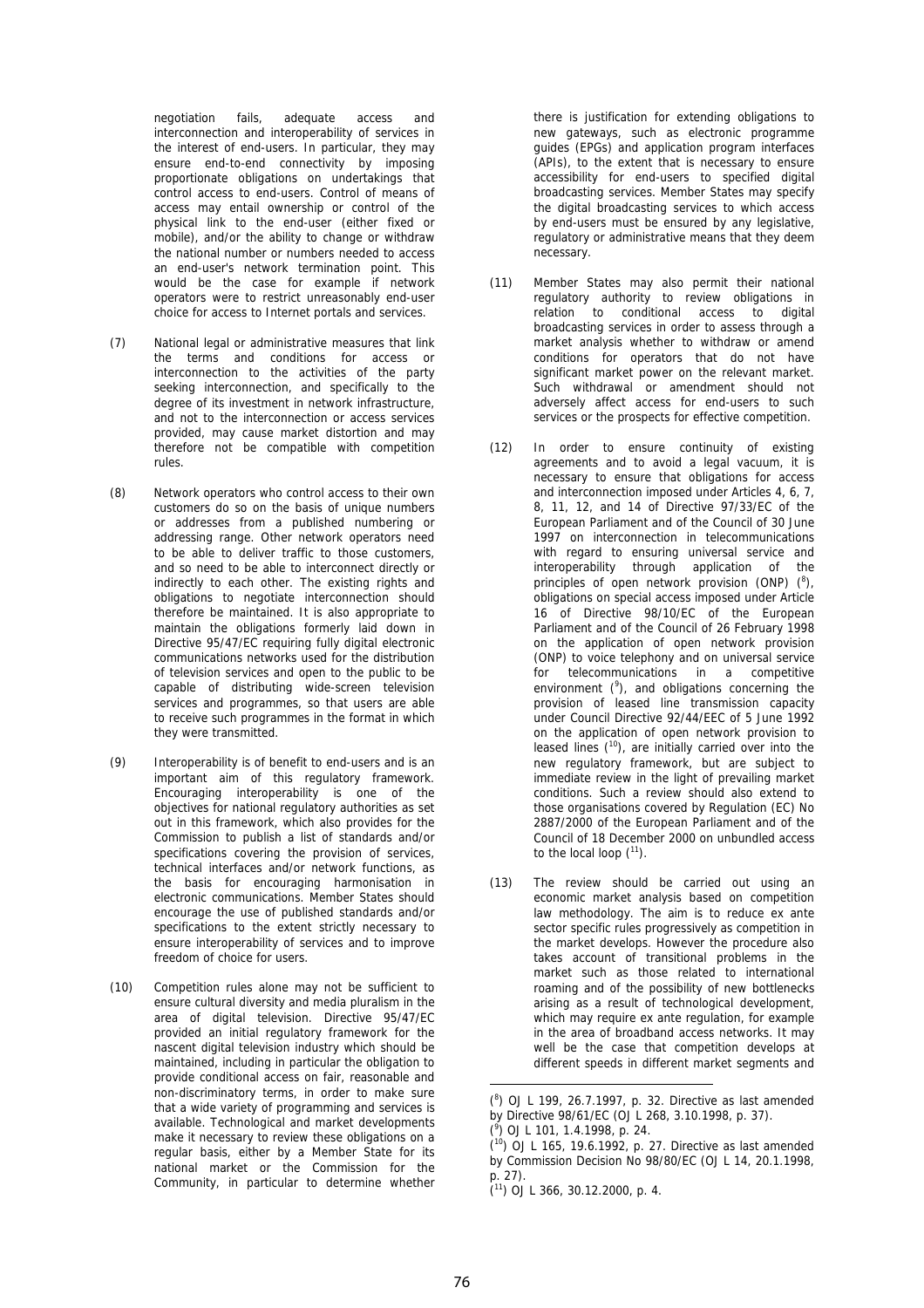in different Member States, and national regulatory authorities should be able to relax regulatory obligations in those markets where competition is delivering the desired results. In order to ensure that market players in similar circumstances are treated in similar ways in different Member States, the Commission should be able to ensure harmonised application of the provisions of this Directive. National regulatory authorities and national authorities entrusted with the implementation of competition law should, where appropriate, coordinate their actions to ensure that the most appropriate remedy is applied. The Community and its Member States have entered into commitments on interconnection of telecommunications networks in the context of the World Trade Organisation agreement on basic telecommunications and these commitments need to be respected.

- (14) Directive 97/33/EC laid down a range of obligations to be imposed on undertakings with significant market power, namely transparency, non-discrimination, accounting separation, access, and price control including cost orientation. This range of possible obligations should be maintained but, in addition, they should be established as a set of maximum obligations that can be applied to undertakings, in order to avoid over-regulation. Exceptionally, in order to comply with international commitments or Community law, it may be appropriate to impose obligations for access or interconnection on all market players, as is currently the case for conditional access systems for digital television services.
- (15) The imposition of a specific obligation on an undertaking with significant market power does not require an additional market analysis but a justification that the obligation in question is appropriate and proportionate in relation to the nature of the problem identified.
- (16) Transparency of terms and conditions for access and interconnection, including prices, serve to speed-up negotiation, avoid disputes and give confidence to market players that a service is not being provided on discriminatory terms. Openness and transparency of technical interfaces can be particularly important in ensuring interoperability. Where a national regulatory authority imposes obligations to make information public, it may also specify the manner in which the information is to be made available, covering for example the type of publication (paper and/or electronic) and whether or not it is free of charge, taking into account the nature and purpose of the information concerned.
- (17) The principle of non-discrimination ensures that undertakings with market power do not distort competition, in particular where they are vertically integrated undertakings that supply services to undertakings with whom they compete on downstream markets.
- (18) Accounting separation allows internal price transfers to be rendered visible, and allows national regulatory authorities to check compliance with obligations for non-discrimination where applicable. In this regard the Commission published Recommendation 98/322/EC of 8 April

1998 on interconnection in a liberalised telecommunications market (Part 2 - accounting separation and cost accounting)  $(^{12})$ .

- (19) Mandating access to network infrastructure can be justified as a means of increasing competition, but national regulatory authorities need to balance the rights of an infrastructure owner to exploit its infrastructure forits own benefit, and the rights of other service providers to access facilities that are essential for the provision of competing services. Where obligations are imposed on operators that require them to meet reasonable requests for access to and use of networks elements and associated facilities, such requests should only be refused on the basis of objective criteria such as technical feasibility or the need to maintain network integrity. Where access is refused, the aggrieved party may submit the case to the dispute resolutions procedure referred to in Articles 20 and 21 of Directive 2002/21/EC (Framework Directive). An operator with mandated access obligations cannot be required to provide types of access which are not within its powers to provide. The imposition by national regulatory authorities of mandated access that increases competition in the short-term should not reduce incentives for competitors to invest in alternative facilities that will secure more competition in the long-term. The Commission has published a Notice on the application of the competition rules to access agreements in the telecommunications sector (13) which addresses these issues. National regulatory authorities may impose technical and operational conditions on the provider and/or beneficiaries of mandated access in accordance with Community law. In particular the imposition of technical standards should comply with Directive 98/34/EC of the European Parliament and of the Council of 22 June 1998 laying down a procedure for the provision of information in the field of technical standards and regulations and of rules of Information Society Services (14).
- (20) Price control may be necessary when market analysis in a particular market reveals inefficient competition. The regulatory intervention may be relatively light, such as an obligation that prices for carrier selection are reasonable as laid down in Directive 97/33/EC, or much heavier such as an obligation that prices are cost oriented to provide full justification for those prices where competition is not sufficiently strong to prevent excessive pricing. In particular, operators with significant market power should avoid a price squeeze whereby the difference between their retail prices and the interconnection prices charged to competitors who provide similar retail services is not adequate to ensure sustainable competition. When a national regulatory authority calculates costs incurred in establishing a service mandated under this Directive, it is appropriate to allow a reasonable return on the capital employed including appropriate labour and building costs, with the value of capital adjusted where necessary to reflect the current valuation of assets and efficiency of operations. The method of cost

 $\overline{a}$ 

<sup>(</sup> 12) OJ L 141, 13.5.1998, p. 6.

<sup>(</sup> 13) OJ C 265, 22.8.1998, p. 2.

<sup>(</sup> 14) OJ L 204, 21.7.1998, p. 37. Directive as amended by Directive 98/48/EC (OJ L 217, 5.8.1998, p. 18).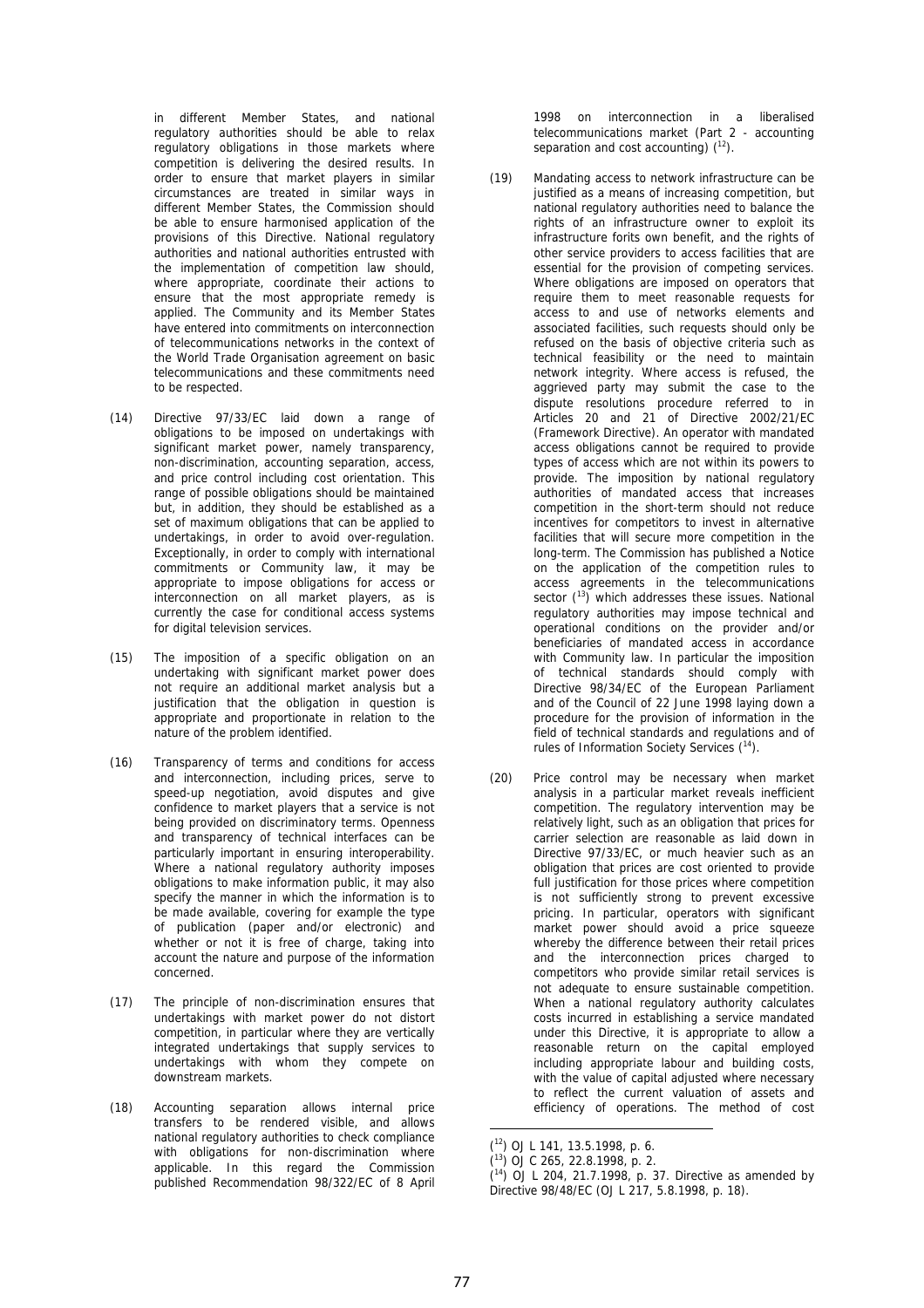recovery should be appropriate to the circumstances taking account of the need to promote efficiency and sustainable competition and maximise consumer benefits.

- (21) Where a national regulatory authority imposes obligations to implement a cost accounting system in order to support price controls, it may itself undertake an annual audit to ensure compliance with that cost accounting system, provided that it has the necessary qualified staff, or it may require the audit to be carried out by another qualified body, independent of the operator concerned.
- (22) Publication of information by Member States will ensure that market players and potential market entrants understand their rights and obligations, and know where to find the relevant detailed information. Publication in the national gazette helps interested parties in other Member States to find the relevant information.
- (23) In order to ensure that the pan-European electronic communications market is effective and efficient, the Commission should monitor and publish information on charges which contribute to determining prices to end-users.
- (24) The development of the electronic communications market, with its associated infrastructure, could have adverse effects on the environment and the landscape. Member States should therefore monitor this process and, if necessary, take action to minimise any such effects by means of appropriate agreements and other arrangements with the relevant authorities.
- (25) In order to determine the correct application of Community law, the Commission needs to know which undertakings have been designated as having significant market power and what obligations have been placed upon market players by national regulatory authorities. In addition to national publication of this information, it is therefore necessary for Member States to send this information to the Commission. Where Member States are required to send information to the Commission, this may be in electronic form, subject to appropriate authentication procedures being agreed.
- (26) Given the pace of technological and market developments, the implementation of this Directive should be reviewed within three years of its date of application to determine if it is meeting its objectives.
- (27) The measures necessary for the implementation of this Directive should be adopted in accordance with Council Decision 1999/468/EC of 28 June 1999 laying down the procedures for the exercise of implementing powers conferred on the Commission (<sup>15</sup>).
- (28) Since the objectives of the proposed action, namely establishing a harmonised framework for the regulation of access to and interconnection of<br>electronic communications networks and communications networks associated facilities, cannot be sufficiently achieved by the Member States and can therefore,

by reason of the scale and effects of the action, be better achieved at Community level, the Community may adopt measures, in accordance with the principle of subsidiarity as set out in Article 5 of the Treaty. In accordance with the principle of proportionality, as set out in that Article, this Directive does not go beyond what is necessary in order to achieve those objectives,

HAVE ADOPTED THIS DIRECTIVE:

## CHAPTER I

## **SCOPE, AIM AND DEFINITIONS**

# Article 1

### **Scope and aim**

1. Within the framework set out in Directive 2002/21/EC (Framework Directive), this Directive harmonises the way in which Member States regulate access to, and interconnection of, electronic communications networks and associated facilities. The aim is to establish a regulatory framework, in accordance with internal market principles, for the relationships between suppliers of networks and services that will result in sustainable competition, interoperability of electronic communications services and consumer benefits.

2. This Directive establishes rights and obligations for operators and for undertakings seeking interconnection and/or access to their networks or associated facilities. It sets out objectives for national regulatory authorities with regard to access and interconnection, and lays down procedures to ensure that obligations imposed by national regulatory authorities are reviewed and, where appropriate, withdrawn once the desired objectives have been achieved. Access in this Directive does not refer to access by end-users.

### Article 2

#### **Definitions**

For the purposes of this Directive the definitions set out in Article 2 of Directive 2002/21/EC (Framework Directive) shall apply.

The following definitions shall also apply:

(a) 'access' means the making available of facilities and/or services to another undertaking, under defined conditions, on either an exclusive or nonexclusive basis, for the purpose of providing electronic communications services, including when they are used for the delivery of information society services or broadcast content services. It covers inter alia: access to network elements and associated facilities, which may involve the connection of equipment, by fixed or non-fixed means (in particular this includes access to the local loop and to facilities and services necessary to provide services over the local loop); access to physical infrastructure including buildings, ducts and masts; access to relevant software systems including operational support systems; access to information systems or databases for pre-ordering, provisioning, ordering, maintaining and repair

l ( 15) OJ L 184, 17.7.1999, p. 23.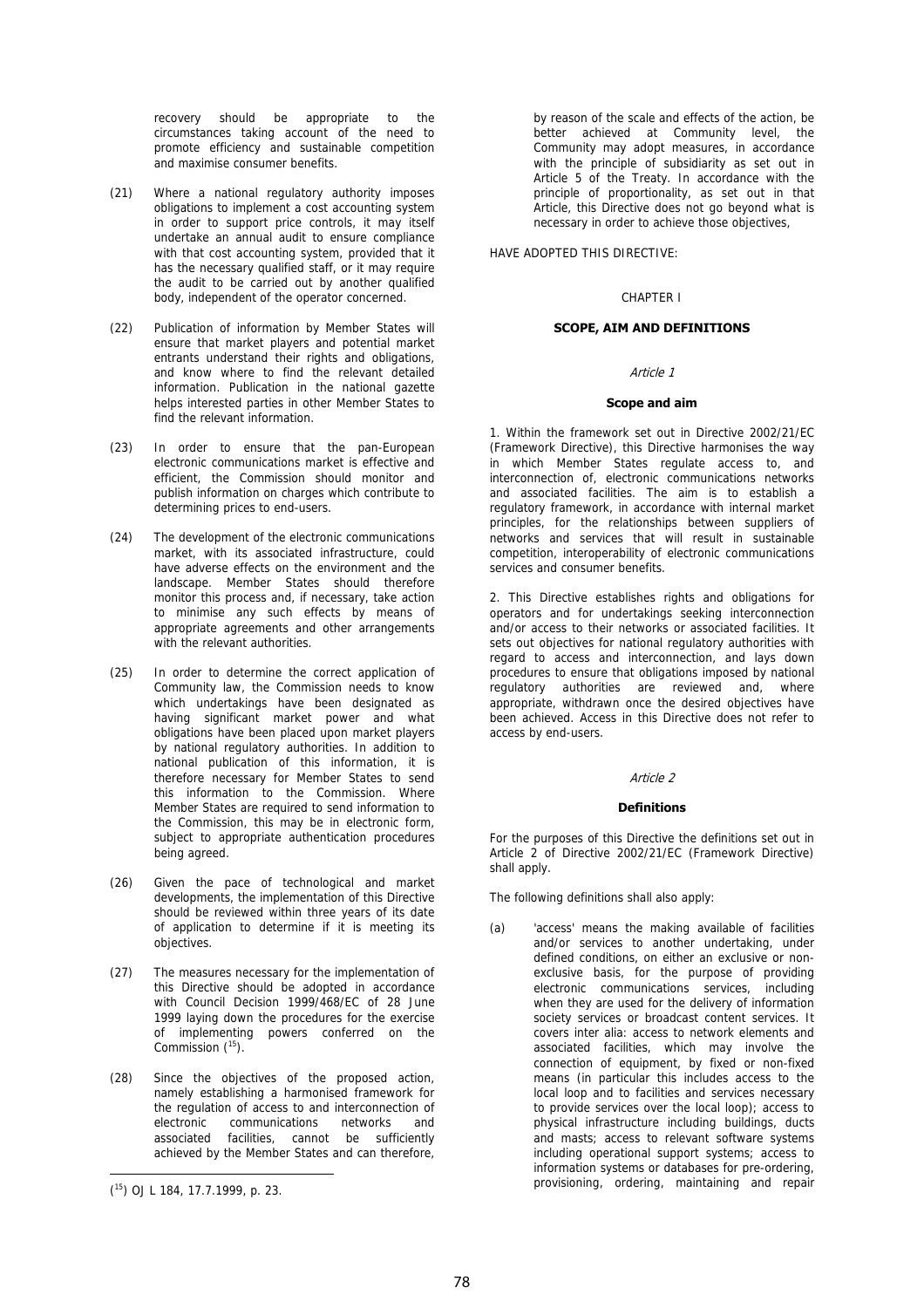requests, and billing; access to number translation or systems offering equivalent functionality; access to fixed and mobile networks, in particular for roaming; access to conditional access systems for digital television services and access to virtual network services.

- (b) 'interconnection' means the physical and logical linking of public communications networks used by the same or a different undertaking in order to allow the users of one undertaking to communicate with users of the same or another undertaking, or to access services provided by another undertaking. Services may be provided by the parties involved or other parties who have access to the network. Interconnection is a specific type of access implemented between public network operators;
- (c) 'operator' means an undertaking providing or authorised to provide a public communications network or an associated facility;
- (d) 'wide-screen television service' means a television service that consists wholly or partially of programmes produced and edited to be displayed in a full height wide-screen format. The 16:9 format is the reference format for wide-screen television services;
- (e) 'local loop' means the physical circuit connecting the network termination point to a distribution frame or equivalent facility in the fixed public electronic communications network.

## CHAPTER II

#### **GENERAL PROVISIONS**

#### Article 3

### **General framework for access and interconnection**

1. Member States shall ensure that there are no restrictions which prevent undertakings in the same Member State or in different Member States from negotiating between themselves agreements on technical and commercial arrangements for access and/or interconnection, in accordance with Community law. The undertaking requesting access or interconnection does not need to be authorised to operate in the Member State where access or interconnection is requested, if it is not providing services and does not operate a network in that Member State.

2. Without prejudice to Article 31 of Directive 2002/22/EC of the European Parliament and of the Council of 7 March 2002 on universal service and users' rights relating to electronic communications networks and services (Universal Service Directive) (16), Member States shall not maintain legal or administrative measures which oblige operators, when granting access or interconnection, to offer different terms and conditions to different undertakings for equivalent services and/or imposing obligations that are not related to the actual access and interconnection services provided without prejudice to the conditions fixed in the Annex of Directive 2002/20/EC (Authorisation Directive).

l

## Article 4

### **Rights and obligations for undertakings**

1. Operators of public communications networks shall have a right and, when requested by other undertakings so<br>authorised in accordance with Article 4 of accordance Directive 2002/20/EC (Authorisation Directive), an obligation to negotiate interconnection with each other for the purpose of providing publicly available electronic communications services, in order to ensure provision and interoperability of services throughout the Community. Operators shall offer access and interconnection to other undertakings on terms and conditions consistent with obligations imposed by the national regulatory authority pursuant to Articles 5 to 8.

2. Public electronic communications networks established for the distribution of digital television services shall be capable of distributing wide-screen television services and programmes. Network operators that receive and redistribute wide-screen television services or programmes shall maintain that wide-screen format.

3. Without prejudice to Article 11 of Directive 2002/20/EC (Authorisation Directive), Member States shall require that undertakings which acquire information from another undertaking before, during or after the process of negotiating access or interconnection arrangements use that information solely for the purpose for which it was supplied and respect at all times the confidentiality of information transmitted or stored. The received information shall not be passed on to any other party, in particular other departments, subsidiaries or partners, for whom such information could provide a competitive advantage.

#### $Artich 5$

### **Powers and responsibilities of the national regulatory authorities with regard to access and interconnection**

1. National regulatory authorities shall, acting in pursuit of the objectives set out in Article 8 of Directive 2002/21/EC (Framework Directive), encourage and where appropriate ensure, in accordance with the provisions of this Directive,<br>adequate access and interconnection, and the adequate access and interconnection, and interoperability of services, exercising their responsibility in a way that promotes efficiency, sustainable competition, efficient investment and innovation, and gives the maximum benefit to end-users.

In particular, without prejudice to measures that may be taken regarding undertakings with significant market power in accordance with Article 8, national regulatory authorities shall be able to impose:

- (a) to the extent that is necessary to ensure end-toend connectivity, obligations on undertakings that control access to end-users, including in justified cases the obligation to interconnect their networks where this is not already the case;
- (ab) in justified cases and to the extent that is necessary, obligations on undertakings that control access to end users to make their services interoperable.
- (b) to the extent that is necessary to ensure accessibility for end-users to digital radio and

 $(16)$  See page 51 of this Official Journal. [L 108, 24.4.2002]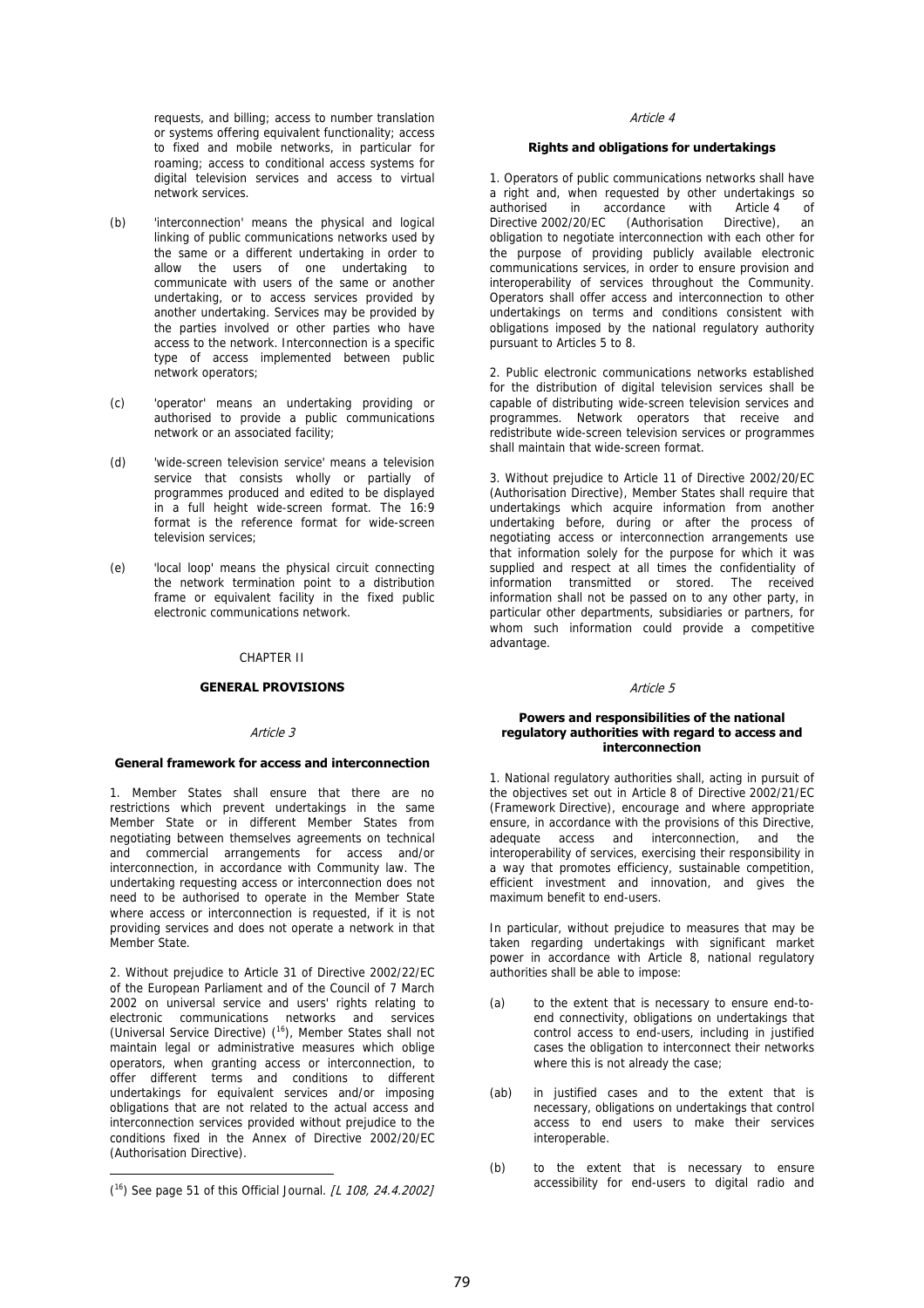television broadcasting services specified by the Member State, obligations on operators to provide access to the other facilities referred to in Annex I, Part II on fair, reasonable and non-discriminatory terms.

2. Obligations and conditions imposed in accordance with paragraph 1 shall be objective, transparent, proportionate and non-discriminatory, and shall be implemented in accordance with the procedures referred to in Articles 6, 7 and 7a of Directive 2002/21/EC (Framework Directive).

## 3. [deleted by Directive 2009/140/EC]

 $3^{17}$ . With regard to access and interconnection referred to in paragraph 1, Member States shall ensure that the national regulatory authority is empowered to intervene at its own initiative where justified in order to secure the policy objectives of Article 8 of Directive 2002/21/EC (Framework Directive), in accordance with the provisions of this Directive and the procedures referred to in Articles 6 and 7, 20 and 21 of Directive 2002/21/EC (Framework Directive).

### CHAPTER III

#### **OBLIGATIONS ON OPERATORS AND MARKET REVIEW PROCEDURES**

#### Article 6

#### **Conditional access systems and other facilities**

1. Member States shall ensure that, in relation to conditional access to digital television and radio services broadcast to viewers and listeners in the Community, irrespective of the means of transmission, the conditions laid down in Annex I, Part I apply.

2. In the light of market and technological developments, the Commission may adopt implementing measures to amend Annex I. The measures, designed to amend non-essential elements of this Directive, shall be adopted in accordance with the regulatory procedure with scrutiny referred to in Article 14(3).

3. Notwithstanding the provisions of paragraph 1, Member States may permit their national regulatory authority, as soon as possible after the entry into force of this Directive and periodically thereafter, to review the conditions applied in accordance with this Article, by undertaking a market analysis in accordance with the first paragraph of Article 16 of Directive 2002/21/EC (Framework Directive) to determine whether to maintain, amend or withdraw the conditions applied.

Where, as a result of this market analysis, a national regulatory authority finds that one or more operators do not have significant market power on the relevant market, it may amend or withdraw the conditions with respect to those operators, in accordance with the procedures referred to in Articles 6 and 7 of Directive 2002/21/EC (Framework Directive), only to the extent that:

(a) accessibility for end-users to radio and television broadcasts and broadcasting channels and services specified in accordance with Article 31 of Directive

 $\overline{a}$ 

2002/22/EC (Universal Service Directive) would not be adversely affected by such amendment or withdrawal, and

(b) the prospects for effective competition in the markets for:

> (i) retail digital television and radio broadcasting services, and

> (ii) conditional access systems and other associated facilities,

would not be adversely affected by such amendment or withdrawal.

An appropriate period of notice shall be given to parties affected by such amendment or withdrawal of conditions.

4. Conditions applied in accordance with this Article are without prejudice to the ability of Member States to impose obligations in relation to the presentational aspect of electronic programme guides and similar listing and navigation facilities.

### Article 7

[deleted by Directive 2009/140/EC]

#### Article 8

### **Imposition, amendment or withdrawal of obligations**

1. Member States shall ensure that national regulatory authorities are empowered to impose the obligations identified in Articles 9 to 13a.

2. Where an operator is designated as having significant market power on a specific market as a result of a market analysis carried out in accordance with Article 16 of Directive 2002/21/EC (Framework Directive), national regulatory authorities shall impose the obligations set out in Articles 9 to 13 of this Directive as appropriate.

3. Without prejudice to:

- the provisions of Articles 5(1) and 6,
- the provisions of Articles 12 and 13 of Directive 2002/21/EC (Framework Directive), Condition 7 in Part B of the Annex to Directive 2002/20/EC (Authorisation Directive) as applied by virtue of Article 6(1) of that Directive, Articles 27, 28 and 30 of Directive 2002/22/EC (Universal Service Directive) and the relevant provisions of Directive 2002/58/EC of the European Parliament and of the Council of 12 July 2002 concerning the processing of personal data and the protection of privacy in the electronic communications sector<br>(Directive on privacy and electronic on privacy communications) (<sup>∗</sup> ) containing obligations on undertakings other than those designated as having significant market power, or
- the need to comply with international commitments,

 $\overline{a}$ 

<sup>&</sup>lt;sup>17</sup> The initial paragraph 4 was replaced by this paragraph, including its renumbering to 3.

<sup>(</sup> ∗ ) OJ L 201, 31.7.2002, p. 37.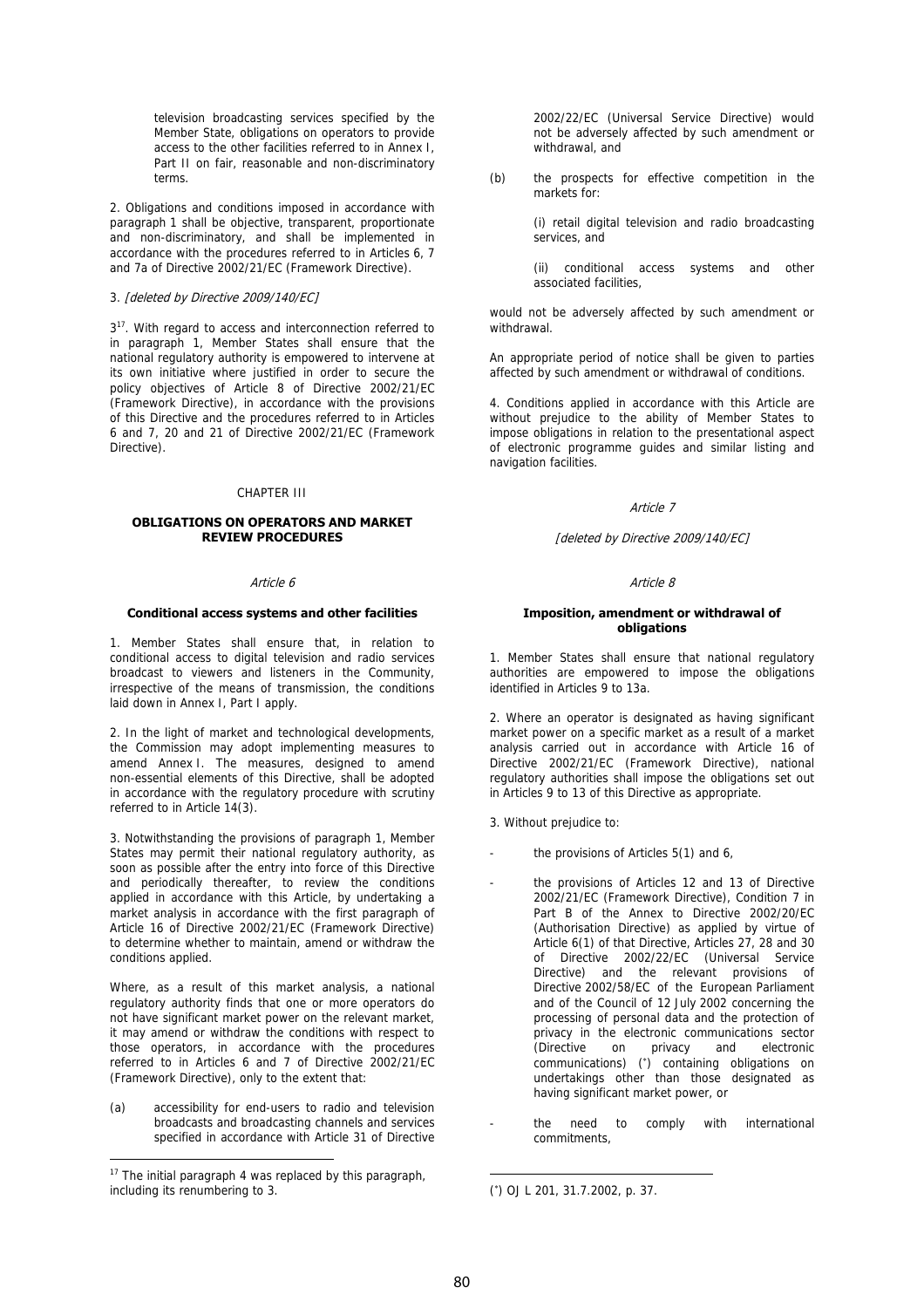national regulatory authorities shall not impose the obligations set out in Articles 9 to 13 on operators that have not been designated in accordance with paragraph 2.

In exceptional circumstances, when a national regulatory authority intends to impose on operators with significant market power obligations for access or interconnection other than those set out in Articles 9 to 13 in this Directive, it shall submit this request to the Commission. The Commission shall take utmost account of the opinion of the Body of Europeans Regulators for Electronic Communications (BEREC) (<sup>∗</sup> ). The Commission, acting in accordance with Article 14(2), shall take a decision authorising or preventing the national regulatory authority from taking such measures.

4. Obligations imposed in accordance with this Article shall be based on the nature of the problem identified, proportionate and justified in the light of the objectives laid down in Article 8 of Directive 2002/21/EC (Framework Directive). Such obligations shall only be imposed following consultation in accordance with Articles 6 and 7 of that Directive.

5. In relation to the third indent of the first subparagraph of paragraph 3, national regulatory authorities shall notify decisions to impose, amend or withdraw obligations on market players to the Commission, in accordance with the procedure referred to in Article 7 of Directive 2002/21/EC (Framework Directive).

### Article 9

#### **Obligation of transparency**

1. National regulatory authorities may, in accordance with the provisions of Article 8, impose obligations for transparency in relation to interconnection and/or access, requiring operators to make public specified information, such as accounting information, technical specifications, network characteristics, terms and conditions for supply and use, including any conditions limiting access to and/or use of services and applications where such conditions are allowed by Member States in conformity with Community law, and prices.

2. In particular where an operator has obligations of nondiscrimination, national regulatory authorities may require that operator to publish a reference offer, which shall be sufficiently unbundled to ensure that undertakings are not required to pay for facilities which are not necessary for the service requested, giving a description of the relevant offerings broken down into components according to market needs, and the associated terms and conditions including prices. The national regulatory authority shall, inter alia, be able to impose changes to reference offers to give effect to obligations imposed under this Directive.

3. National regulatory authorities may specify the precise information to be made available, the level of detail required and the manner of publication.

4. Notwithstanding paragraph 3, where an operator has obligations under Article 12 concerning wholesale network infrastructure access, national regulatory authorities shall

 $\overline{a}$ 

ensure the publication of a reference offer containing at least the elements set out in Annex II.

5. The Commission may adopt the necessary amendments to Annex II in order to adapt it to technological and market developments. The measures, designed to amend non-essential elements of this Directive, shall be adopted in accordance with the regulatory procedure with scrutiny referred to in Article 14(3). In implementing the provisions of this paragraph, the Commission may be assisted by BEREC.

### Article 10

#### **Obligation of non-discrimination**

1. A national regulatory authority may, in accordance with the provisions of Article 8, impose obligations of nondiscrimination, in relation to interconnection and/or access.

2. Obligations of non-discrimination shall ensure, in particular, that the operator applies equivalent conditions equivalent circumstances to other undertakings providing equivalent services, and provides services and information to others under the same conditions and of the same quality as it provides for its own services, or those of it subsidiaries or partners.

### Article 11

#### **Obligation of accounting separation**

1. A national regulatory authority may, in accordance with the provisions of Article 8, impose obligations for accounting separation in relation to specified activities related to interconnection and/or access.

In particular, a national regulatory authority may require a vertically integrated company to make transparent its wholesale prices and its internal transfer prices inter alia to ensure compliance where there is a requirement for nondiscrimination under Article 10 or, where necessary, to prevent unfair cross-subsidy. National regulatory authorities may specify the format and accounting methodology to be used.

2. Without prejudice to Article 5 of Directive 2002/21/EC (Framework Directive), to facilitate the verification of compliance with obligations of transparency and nondiscrimination, national regulatory authorities shall have the power to require that accounting records, including data on revenues received from third parties, are provided on request. National regulatory authorities may publish such information as would contribute to an open and competitive market, while respecting national and Community rules on commercial confidentiality.

## Article 12

## **Obligations of access to, and use of, specific network facilities**

1. A national regulatory authority may, in accordance with the provisions of Article 8, impose obligations on operators to meet reasonable requests for access to, and use of, specific network elements and associated facilities, inter alia in situations where the national regulatory authority

<sup>(</sup> ∗ ) Regulation (EC) No 1211/2009 of the European Parliament and of the Council of 25 November 2009 establishing the Body of European Regulators for Electronic Communications (BEREC) and the Office.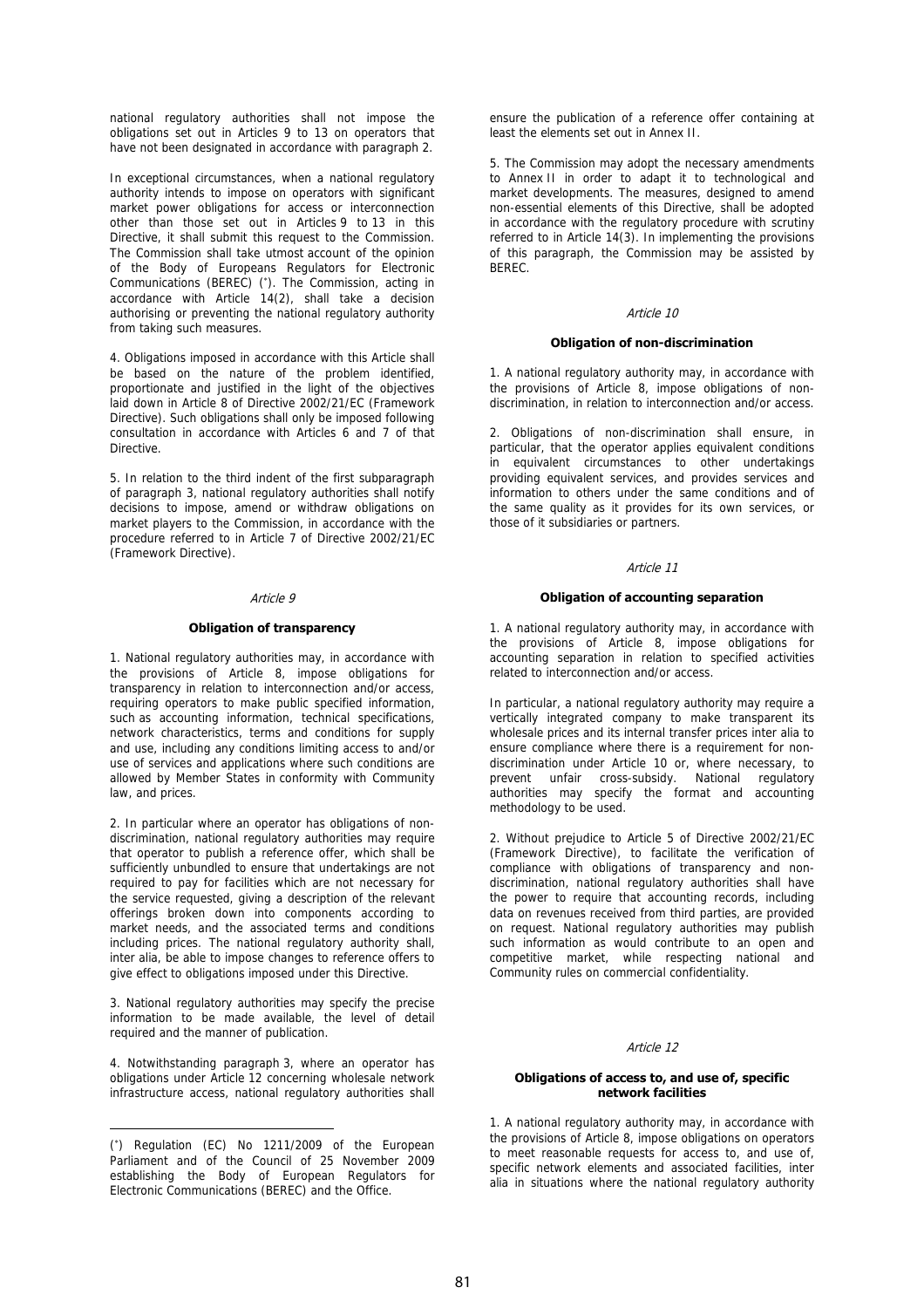considers that denial of access or unreasonable terms and conditions having a similar effect would hinder the emergence of a sustainable competitive market at the retail level, or would not be in the end-user's interest.

Operators may be required inter alia:

- (a) to give third parties access to specified network elements and/or facilities, including access to network elements which are not active and/or unbundled access to the local loop, to inter alia allow carrier selection and/or pre-selection and/or subscriber line resale offers;
- (b) to negotiate in good faith with undertakings requesting access;
- (c) not to withdraw access to facilities already granted;
- (d) to provide specified services on a wholesale basis for resale by third parties;
- (e) to grant open access to technical interfaces, protocols or other key technologies that are indispensable for the interoperability of services or virtual network services;
- (f) to provide co-location or other forms of associated facilities sharing;
- (g) to provide specified services needed to ensure interoperability of end-to-end services to users, including facilities for intelligent network services or roaming on mobile networks;
- (h) to provide access to operational support systems or similar software systems necessary to ensure fair competition in the provision of services;
- (i) to interconnect networks or network facilities.
- (j) to provide access to associated services such as identity, location and presence service.

National regulatory authorities may attach to those obligations conditions covering fairness, reasonableness and timeliness.

2. When national regulatory authorities are considering the obligations referred in paragraph 1, and in particular when assessing how such obligations would be imposed proportionate to the objectives set out in Article 8 of Directive 2002/21/EC (Framework Directive), they shall take account in particular of the following factors:

- (a) the technical and economic viability of using or installing competing facilities, in the light of the rate of market development, taking into account the nature and type of interconnection and/or access involved, including the viability of other upstream access products such as access to ducts;
- (b) the feasibility of providing the access proposed, in relation to the capacity available;
- (c) the initial investment by the facility owner, taking account of any public investment made and the risks involved in making the investment;
- (d) the need to safeguard competition in the long term, with particular attention to economically efficient infrastructure based competition;
- (e) where appropriate, any relevant intellectual property rights;
- (f) the provision of pan-European services.

3. When imposing obligations on an operator to provide access in accordance with the provisions of this Article, national regulatory authorities may lay down technical or operational conditions to be met by the provider and/or beneficiaries of such access where necessary to ensure normal operation of the network. Obligations to follow specific technical standards or specifications shall be in compliance with the standards and specifications laid down in accordance with Article 17 of Directive 2002/21/EC (Framework Directive).

#### Article 13

### **Price control and cost accounting obligations**

1. A national regulatory authority may, in accordance with the provisions of Article 8, impose obligations relating to cost recovery and price controls, including obligations for cost orientation of prices and obligations concerning cost accounting systems, for the provision of specific types of interconnection and/or access, in situations where a market analysis indicates that a lack of effective competition means that the operator concerned may sustain prices at an excessively high level, or may apply a price squeeze, to the detriment of end-users. To encourage investments by the operator, including in next generation networks, national regulatory authorities shall take into account the investment made by the operator, and allow him a reasonable rate of return on adequate capital employed, taking into account any risks specific to a particular new investment network project.

2. National regulatory authorities shall ensure that any cost recovery mechanism or pricing methodology that is mandated serves to promote efficiency and sustainable competition and maximise consumer benefits. In this regard national regulatory authorities may also take account of prices available in comparable competitive markets.

3. Where an operator has an obligation regarding the cost orientation of its prices, the burden of proof that charges are derived from costs including a reasonable rate of return on investment shall lie with the operator concerned. For the purpose of calculating the cost of efficient provision of services, national regulatory authorities may use cost accounting methods independent of those used by the undertaking. National regulatory authorities may require an operator to provide full justification for its prices, and may, where appropriate, require prices to be adjusted.

4. National regulatory authorities shall ensure that, where implementation of a cost accounting system is mandated in order to support price controls, a description of the cost accounting system is made publicly available, showing at least the main categories under which costs are grouped and the rules used for the allocation of costs. Compliance with the cost accounting system shall be verified by a qualified independent body. A statement concerning compliance shall be published annually.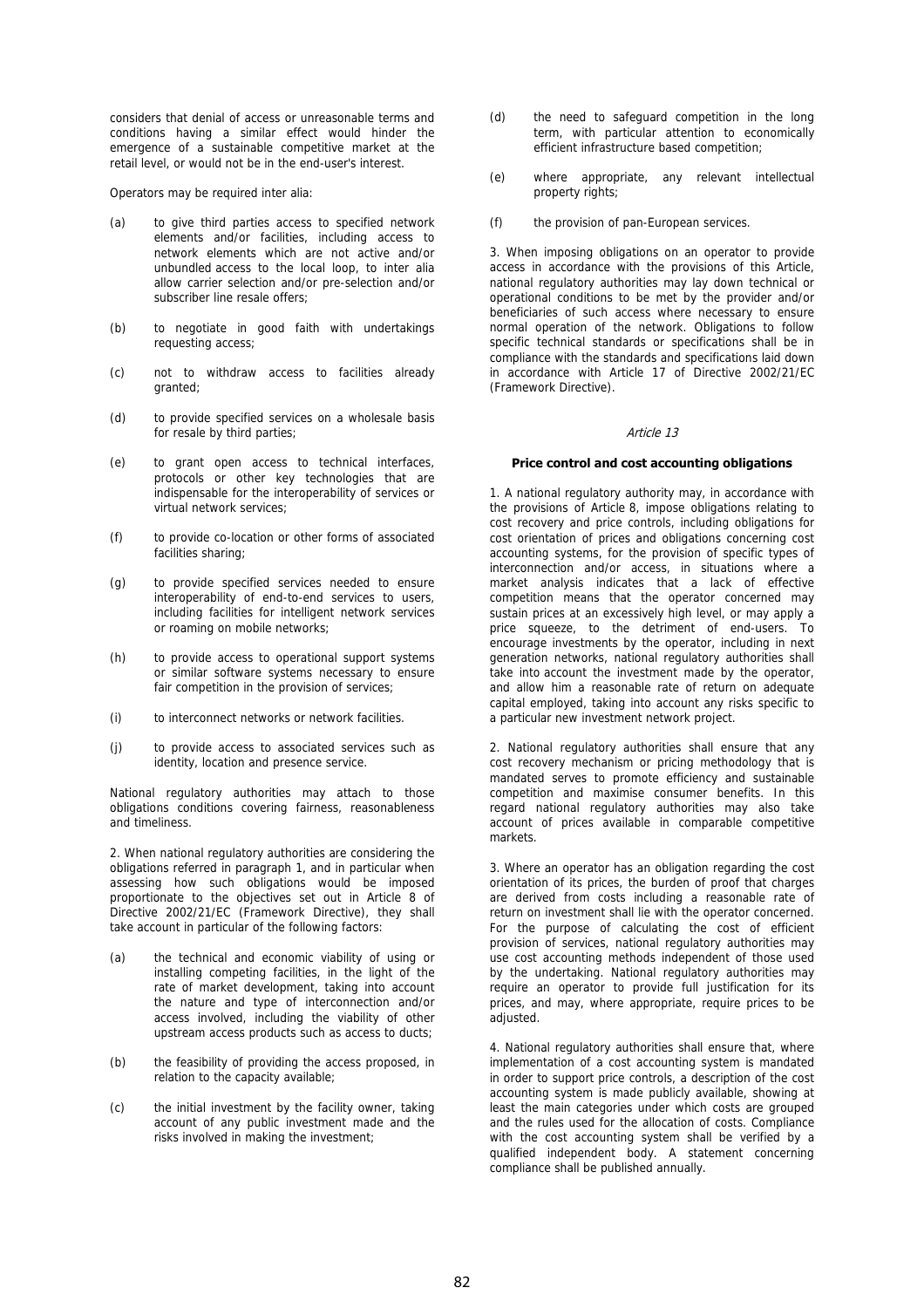#### Article 13a

### **Functional separation**

1. Where the national regulatory authority concludes that the appropriate obligations imposed under Articles 9 to 13 have failed to achieve effective competition and that there are important and persisting competition problems and/or market failures identified in relation to the wholesale provision of certain access product markets, it may, as an exceptional measure, in accordance with the provisions of the second subparagraph of Article 8(3), impose an obligation on vertically integrated undertakings to place activities related to the wholesale provision of relevant access products in an independently operating business entity.

That business entity shall supply access products and services to all undertakings, including to other business entities within the parent company, on the same timescales, terms and conditions, including those relating to price and service levels, and by means of the same systems and processes.

2. When a national regulatory authority intends to impose an obligation for functional separation, it shall submit a proposal to the Commission that includes:

- (a) evidence justifying the conclusions of the national regulatory authority as referred to in paragraph 1;
- (b) a reasoned assessment that there is no or little prospect of effective and sustainable infrastructure-based competition within a reasonable time-frame;
- (c) an analysis of the expected impact on the regulatory authority, on the undertaking, in particular on the workforce of the separated undertaking and on the electronic communications sector as a whole, and on incentives to invest in a sector as a whole, particularly with regard to the need to ensure social and territorial cohesion, and on other stakeholders including, in particular, the expected impact on competition and any potential consequential effects on consumers;
- (d) an analysis of the reasons justifying that this obligation would be the most efficient means to enforce remedies aimed at addressing the competition problems/markets failures identified.
- 3. The draft measure shall include the following elements:
- (a) the precise nature and level of separation, specifying in particular the legal status of the separate business entity;
- (b) an identification of the assets of the separate business entity, and the products or services to be supplied by that entity;
- (c) the governance arrangements to ensure the independence of the staff employed by the separate business entity, and the corresponding incentive structure;
- (d) rules for ensuring compliance with the obligations;
- (e) rules for ensuring transparency of operational procedures, in particular towards other stakeholders;

(f) a monitoring programme to ensure compliance, including the publication of an annual report.

 4. Following the Commission's decision on the draft measure taken in accordance with Article 8(3), the national regulatory authority shall conduct a coordinated analysis of the different markets related to the access network in accordance with the procedure set out in Article 16 of Directive 2002/21/EC (Framework Directive). On the basis of its assessment, the national regulatory authority shall impose, maintain, amend or withdraw obligations, in accordance with Articles 6 and 7 of Directive 2002/21/EC (Framework Directive).

5. An undertaking on which functional separation has been imposed may be subject to any of the obligations identified in Articles 9 to13 in any specific market where it has been designated as having significant market power in accordance with Article 16 of Directive 2002/21/EC (Framework Directive), or any other obligations authorised by the Commission pursuant to Article 8(3).

### Article 13b

### **Voluntary separation by a vertically integrated undertaking**

1. Undertakings which have been designated as having significant market power in one or several relevant markets in accordance with Article 16 of Directive 2002/21/EC (Framework Directive) shall inform the national regulatory authority in advance and in a timely manner, in order to allow the national regulatory authority to assess the effect of the intended transaction, when they intend to transfer their local access network assets or a substantial part thereof to a separate legal entity under different ownership, or to establish a separate business entity in order to provide to all retail providers, including its own retail divisions, fully equivalent access products.

 Undertakings shall also inform the national regulatory authority of any change of that intent as well as the final outcome of the process of separation.

2. The national regulatory authority shall assess the effect of the intended transaction on existing regulatory obligations under Directive 2002/21/EC (Framework Directive).

For that purpose, the national regulatory authority shall conduct a coordinated analysis of the different markets related to the access network in accordance with the procedure set out in Article 16 of Directive 2002/21/EC (Framework Directive).

On the basis of its assessment, the national regulatory authority shall impose, maintain, amend or withdraw obligations, in accordance with Articles 6 and 7 of Directive 2002/21/EC (Framework Directive).

3. The legally and/or operationally separate business entity may be subject to any of the obligations identified in Articles 9 to 13 in any specific market where it has been designated as having significant market power in accordance with Article 16 of Directive 2002/21/EC (Framework Directive), or any other obligations authorised by the Commission pursuant to Article 8(3).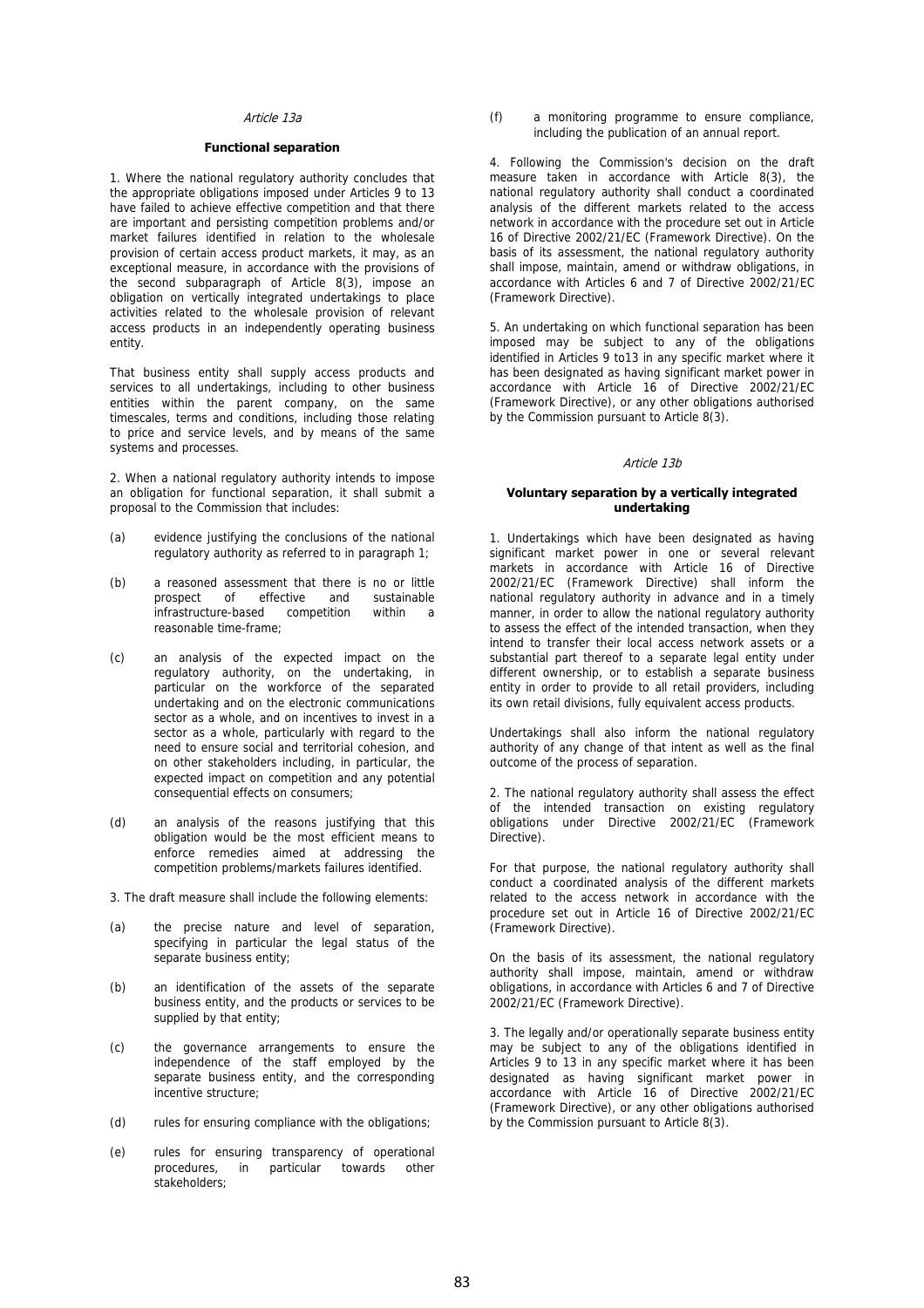### CHAPTER IV

## **PROCEDURAL PROVISIONS**

#### Article 14

#### **Committee**

1. The Commission shall be assisted by the Communications Committee set up by Article 22 of Directive 2002/21/EC (Framework Directive).

2. Where reference is made to this paragraph, Articles 3 and 7 of Decision 1999/468/EC shall apply, having regard to the provisions of Article 8 thereof.

3. Where reference is made to this paragraph, Article 5a(1) to (4) and Article 7 of Decision 1999/468/EC shall apply, having regard to the provisions of Article 8 thereof.

4. [deleted by Directive 2009/140/EC]

#### Article 15

#### **Publication of, and access to, information**

1. Member States shall ensure that the specific obligations imposed on undertakings under this Directive are published and that the specific product/service and geographical markets are identified. They shall ensure that up-to-date information, provided that the information is not confidential and, in particular, does not comprise business secrets, is made publicly available in a manner that guarantees all interested parties easy access to that information.

2. Member States shall send to the Commission a copy of all such information published. The Commission shall make this information available in a readily accessible form, and shall distribute the information to the Communications Committee as appropriate.

#### Article 16

#### **Notification**

1. Member States shall notify to the Commission by at the latest the date of application referred to in Article 18(1) second subparagraph the national regulatory authorities responsible for the tasks set out in this Directive.

2. National regulatory authorities shall notify to the Commission the names of operators deemed to have significant market power for the purposes of this Directive, and the obligations imposed upon them under this Directive. Any changes affecting the obligations imposed upon undertakings or of the undertakings affected under the provisions of this Directive shall be notified to the Commission without delay.

## Article 17

#### **Review procedures**

The Commission shall periodically review the functioning of this Directive and report to the European Parliament and to the Council, on the first occasion not later than three years after the date of application referred to in Article 18(1), second subparagraph. For this purpose, the Commission may request from the Member States information, which shall be supplied without undue delay.

### Article 18

#### **Transposition**

1. Member States shall adopt and publish the laws, regulations and administrative provisions necessary to comply with this Directive by not later than 24 July 2003. They shall forthwith inform the Commission thereof.

They shall apply those measures from 25 July 2003.

When Member States adopt these measures, they shall contain a reference to this Directive or be accompanied by such a reference on the occasion of their official publication. The methods of making such reference shall be laid down by Member States.

2. Member States shall communicate to the Commission the text of the provisions of national law which they adopt in the field governed by this Directive and of any subsequent amendments to those provisions.

#### Article 19

#### **Entry into force**

This Directive shall enter into force on the day of its publication in the Official Journal of the European .<br>Communities

#### Article 20

#### **Addressees**

This Directive is addressed to the Member States.

Done at Brussels, 7 March 2002.

| For the European Parliament | For the Council |  |
|-----------------------------|-----------------|--|
| The President               | The President   |  |
| P. Cox                      | J. C. Aparicio  |  |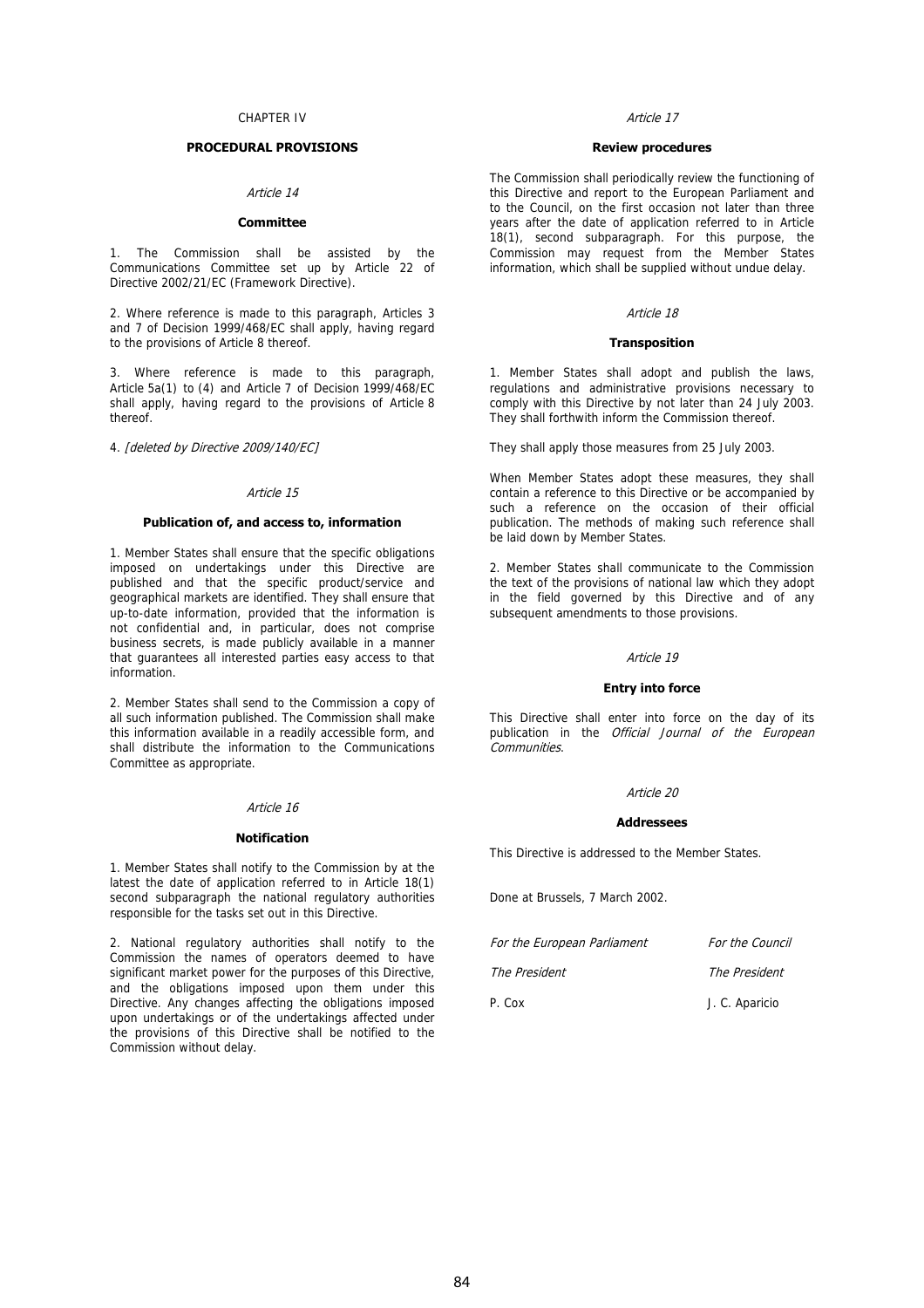## ANNEX I

### **CONDITIONS FOR ACCESS TO DIGITAL TELEVISION AND RADIO SERVICES BROADCAST TO VIEWERS AND LISTENERS IN THE COMMUNITY**

## **Part I: Conditions for conditional access systems to be applied in accordance with Article 6(1)**

In relation to conditional access to digital television and radio services broadcast to viewers and listeners in the Community, irrespective of the means of transmission, Member States must ensure in accordance with Article 6 that the following conditions apply:

- (a) conditional access systems operated on the market in the Community are to have the necessary technical capability for cost-effective transcontrol allowing the possibility for full control by network operators at local or regional level of the services using such conditional access systems;
- (b) all operators of conditional access services, irrespective of the means of transmission, who provide access services to digital television and radio services and whose access services broadcasters depend on to reach any group of potential viewers or listeners are to:

- offer to all broadcasters, on a fair, reasonable and non-discriminatory basis compatible with Community competition law, technical services enabling the broadcasters' digitally-transmitted services to be received by viewers or listeners authorised by means of decoders administered by the service operators, and comply with Community competition law,

- keep separate financial accounts regarding their activity as conditional access providers.

(c) when granting licences to manufacturers of consumer equipment, holders of industrial property rights to conditional access products and systems are to ensure that this is done on fair, reasonable and non-discriminatory terms. Taking into account technical and commercial factors, holders of rights are not to subject the granting of licences to conditions prohibiting, deterring or discouraging the inclusion in the same product of:

- a common interface allowing connection with several other access systems, or

- means specific to another access system, provided that the licensee complies with the relevant and reasonable conditions ensuring, as far as he is concerned, the security of transactions of conditional access system operators.

#### **Part II: Other facilities to which conditions may be applied under Article 5(1)(b)**

- (a) Access to application program interfaces (APIs);
- (b) Access to electronic programme guides (EPGs).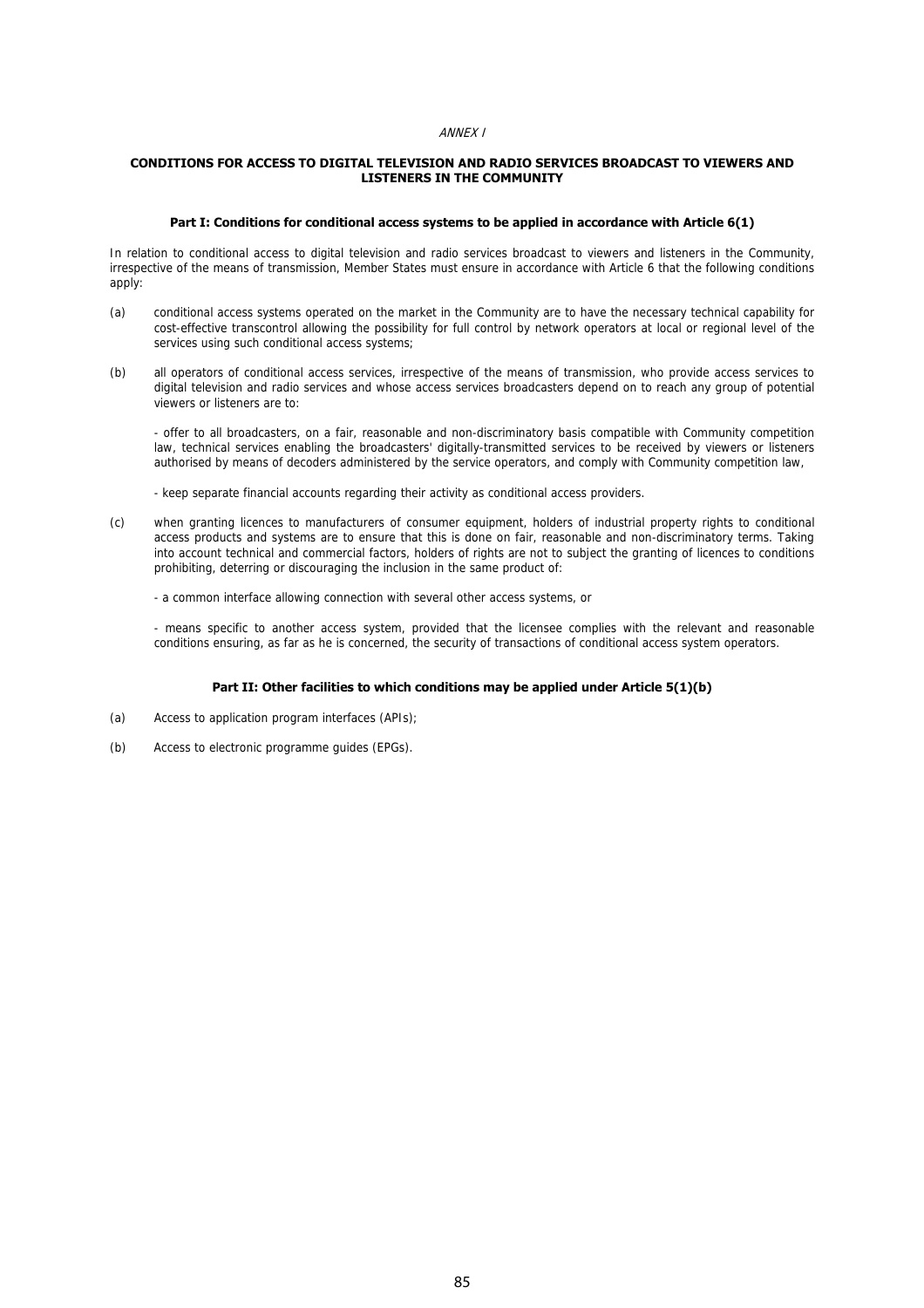## ANNEX II

### **MINIMUM LIST OF ITEMS TO BE INCLUDED IN A REFERENCE OFFER FOR WHOLESALE NETWORK INFRASTRUCTURE ACCESS, INCLUDING SHARED OR FULLY UNBUNDLED ACCESS TO THE LOCAL LOOP AT A FIXED LOCATION TO BE PUBLISHED BY NOTIFIED OPERATORS WITH SIGNIFICANT MARKET POWER (SMP);**

For the purposes of this Annex the following definitions apply:

- (a) 'local sub-loop' means a partial local loop connecting the network termination point to a concentration point or a specified intermediate access point in the fixed public electronic communications network;
- (b) 'unbundled access to the local loop' means full unbundled access to the local loop and shared access to the local loop; it does not entail a change in ownership of the local loop;
- (c) 'full unbundled access to the local loop' means the provision to a beneficiary of access to the local loop or local sub-loop of the SMP operator allowing the use of the full capacity of the network infrastructure;
- (d) 'shared access to the local loop' means the provision to a beneficiary of access to the local loop or local sub-loop of the SMP operator, allowing the use of a specified part of the capacity of the network infrastructure such as a part of the frequency or an equivalent;

#### **A. Conditions for unbundled access to the local loop**

- 1. Network elements to which access is offered covering in particular the following elements together with appropriate associated facilities:
	- (a) unbundled access to local loops (full and shared);

(b) unbundled access to local sub-loops (full and shared), including, when relevant, access to network elements which are not active for the purpose of roll-out of backhaul networks;

(c) where relevant, duct access enabling the roll out of access networks.

- 2. Information concerning the locations of physical access sites including cabinets and distribution frames, availability of local loops, sub-loops and backhaul in specific parts of the access network and when relevant, information concerning the locations of ducts and the availability within ducts;
- 3. Technical conditions related to access and use of local loops and sub-loops, including the technical characteristics of the twisted pair and/or optical fibre and/or equivalent, cable distributors, and associated facilities and, when relevant, technical conditions related to access to ducts;
- 4. Ordering and provisioning procedures, usage restrictions.

### **B. Co-location services**

- 1. Information on the SMP operator's existing relevant sites or equipment locations and planned update thereof (∗).
- 2. Co-location options at the sites indicated under point 1 (including physical co-location and, as appropriate, distant colocation and virtual co-location).
- 3. Equipment characteristics: restrictions, if any, on equipment that can be co-located.
- 4. Security issues: measures put in place by notified operators to ensure the security of their locations.
- 5. Access conditions for staff of competitive operators.
- 6. Safety standards.
- 7. Rules for the allocation of space where co-location space is limited.
- 8. Conditions for beneficiaries to inspect the locations at which physical co-location is available, or sites where co-location has been refused on grounds of lack of capacity.

#### **C. Information systems**

 $\overline{a}$ 

Conditions for access to notified operator's operational support systems, information systems or databases for pre-ordering, provisioning, ordering, maintenance and repair requests and billing.

<sup>∗</sup> Availability of this information may be restricted to interested parties only, in order to avoid public security concerns.